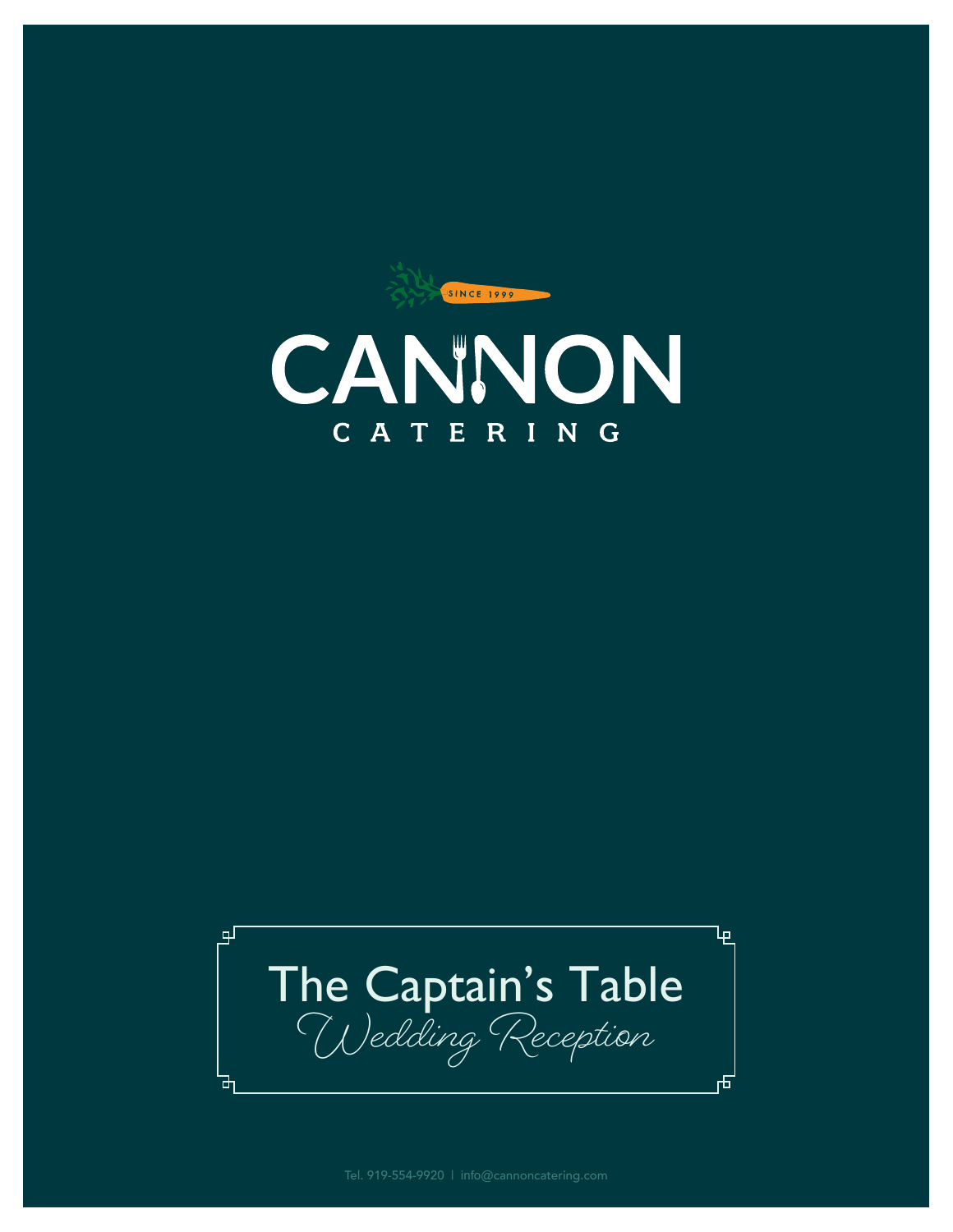The Captain's Table Wedding Reception

# PASSED STARTERS

*Choose three of the following options. Beverages & Servers Included*

Mediterranean Kabobs Spinach & Artichoke Dip or Chicken Salad in Phyllo Shells Spanakopita Heirloom Tomato Mozzarella Caprese Kabobs Herb Cheese Mushroom Caps

Phyllo Shells with Brie Maple & Walnuts or Raspberry & Almonds Garden Herb Cheese & Tomato Canapes with Fresh Dill Shrimp Cocktail Shots *+ add \$1.50* Asiago & Roasted Red Pepper Pita Points Spicy Cocktail Meatballs

# **SALADS**

*Choose 1 item*

Classic Caesar Italian Tossed Garden Salad House Salad with Buttermilk Ranch & Vinaigrette Dressing Strawberry Romaine Salad with Poppy Seed Dressing Asian Coleslaw with Toasted Almonds Mandarin Orange Salad with Orange Vinaigrette

# **ENTREES**

*Choose two items. Additional entrees available at \$3.00/person*

#### **PASTA**

Spaghetti with Marinara, Meat Sauce, or Meatballs Pasta Primavera Baked Lasagna Linguini Shrimp Scampi

#### **BEEF**

Old Fashioned Meatloaf Slow Roasted Sirloin Beef Tips in Red Wine Pan Gravy Beef Stroganoff Pepper Steak

#### **POULTRY**

Savory Rosemary Chicken (Gluten Free) French Garlic Farmhouse Chicken Grilled BBQ Chicken Parmesan Crusted Chicken Chicken Picatta Country Chicken Cordon Bleu Chicken Marsala Orange Chicken Almondine Oven Roasted Turkey

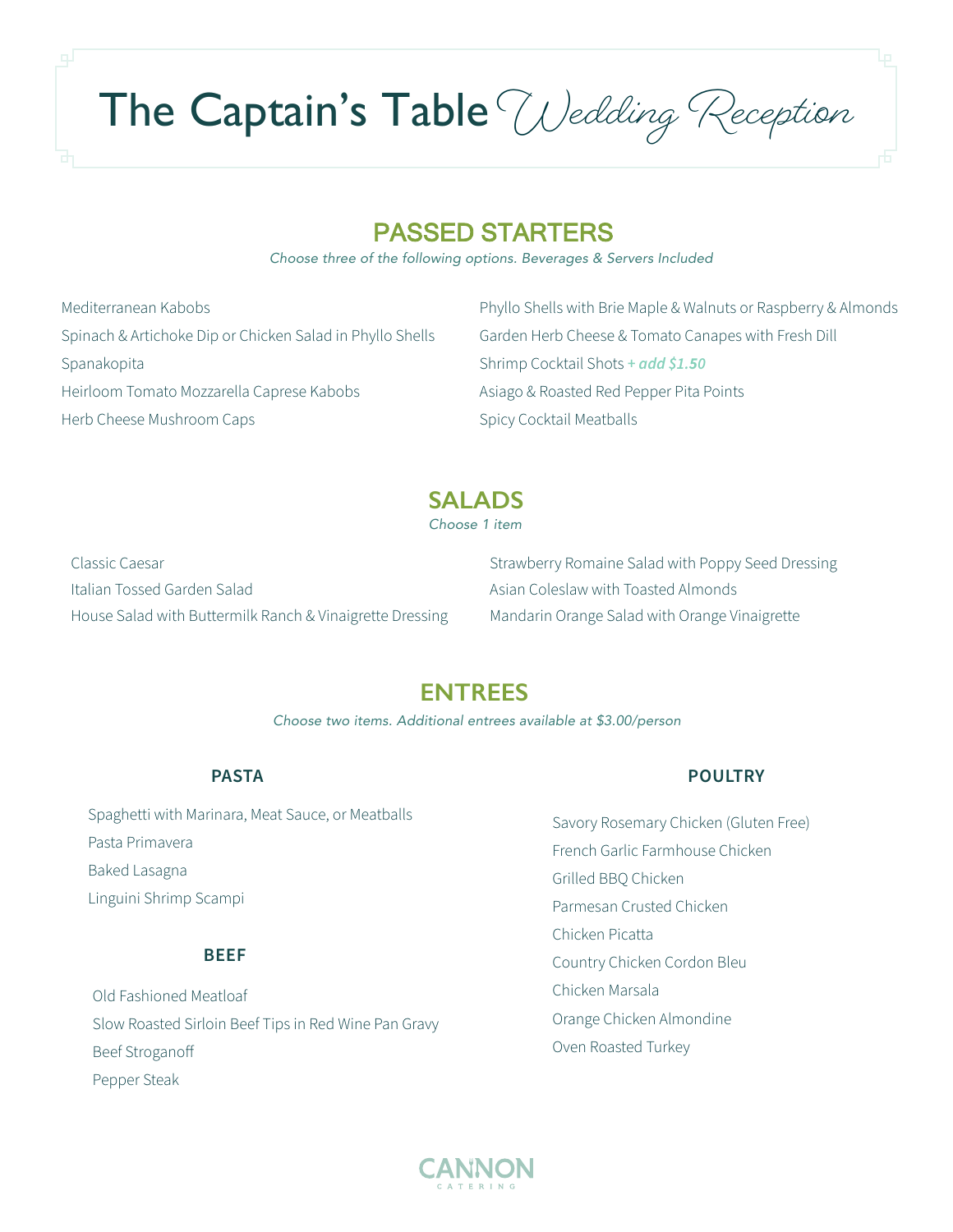#### **PORK**

Pork Tenderloin *with Baked Cinnamon Apples or Tipsy Peaches* Maple Glazed Ham Herb Roasted Pork Loin with Cranberry Glaze

# **PREMIUM ENTREES**

*+ \$4.50 per person*

#### **HERB BEEF TENDERLOIN CRUSTED**

#### **ROASTED PRIME RIB OF BEEF**

# **HERB CRUSTED SALMON**

with Fresh Dill Cream Sauce

# **SIDES**

*Choose two items.*

**GREEN BEANS** *with Caramelized Onions or Toasted Almonds*

**BAKED POTATOES** *+ \$1.50 Bacon Bits with Sour Cream, Butter, Shredded Cheddar Cheese,and*

**WHOLE GREEN BEANS VEGETABLE MEDLEY GRATIN GARDEN PEAS BUTTERED CORN BAKED FOUR-CHEESE MACARONI HERB ROASTED POTATOES FRESH VEGETABLES**

**STEAMED BROCCOLI BROWN SUGAR GLAZED CARROTS SCALLOPED POTATOES HERB ROASTED SWEET & RED POTATOES SAUT<sup>É</sup> SAUTÉED RICE PILAF LIMA BEANS CHEDDER CHEESE, BACON BITS TO BAKED POTATO**

#### **MASHED POTATOES**

*Red Smashed Potatoes Golden Mashed Potatoes Garlic Mashed Potatoes*

*Homemade Yeast Roll Display is Included*

*\$43.00 per person \$38.00 per person*

*Homemade Rolls and butter,Sweetened and Unsweetened Iced Tea, Lemonade & Coffee Service China Look Alike Disposables China Look Alike Disposables*

#### **5 HOUR SERVICE**

Beverages, salads, and dinner served to the table. (Not including set-up or cleaning time. Additional hours available at \$145.00)

*China Service* -*We work with local companies to help coordinate all your rental needs.*

# **FULL SERVICE OPTION SERVED BUFFET OPTION**

*Homemade Rolls and butter,Sweetened and Unsweetened Iced Tea, Lemonade & Coffee Service*

#### **5 HOUR SERVICE**

(Not including set-up or cleaning time. Additional hours available at \$145.00)

 *China Service* -*We work with local companies to help coordinate all your rental needs.*

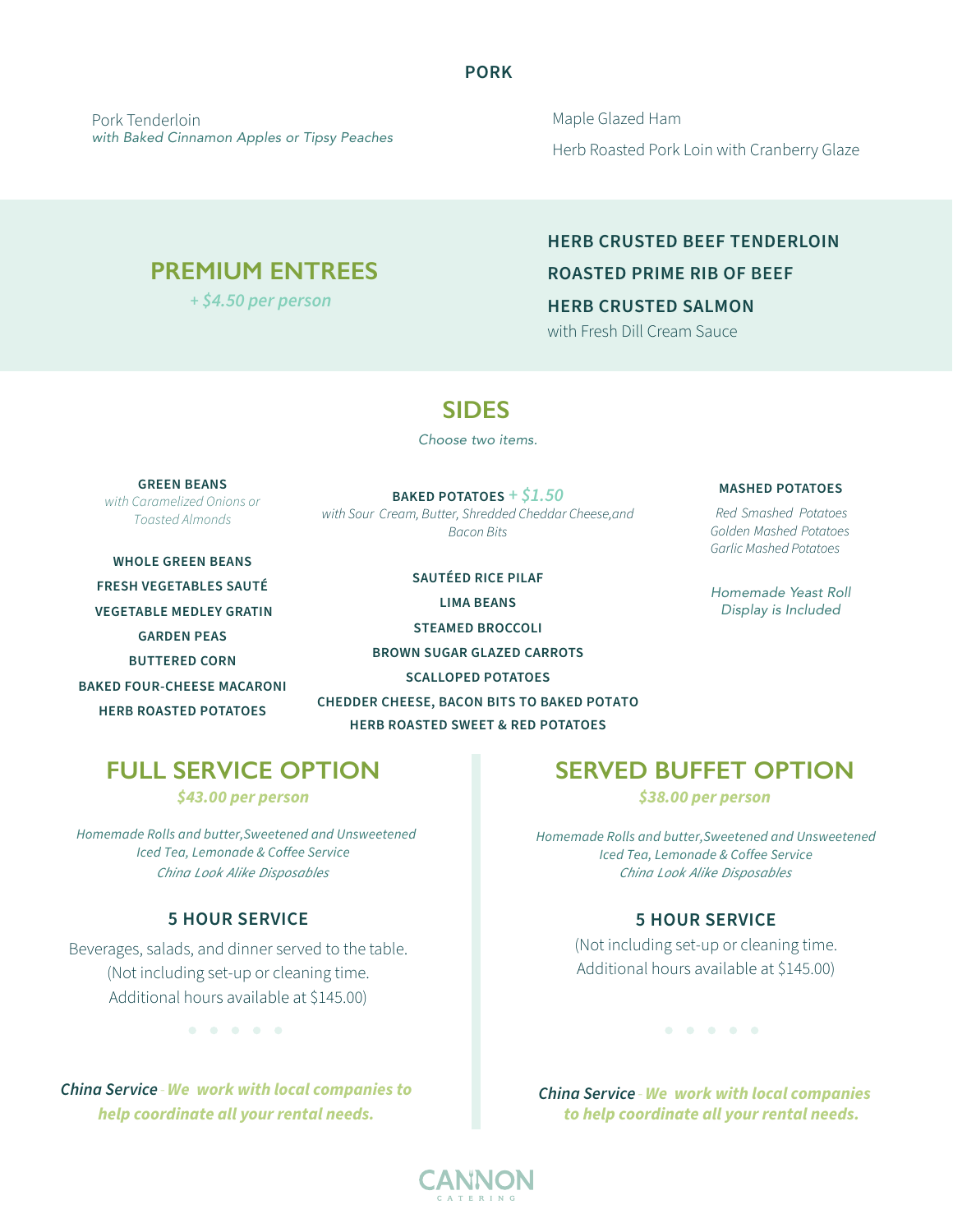# **+ NICE ADDITIONS**

- **+** Add an Additional Appetizer *- \$2.00 per person*
- **+** Add an Additional Entree *\$3.00 per person*
- **+** Add an Additional Side Dish *- \$2.00 per person*
- **+** Add a Bartender *- \$40.00/hour - 4 hour minimum*

"You buy - We chill" Drop off service - *\$65.00*

**+** Add a Gourmet Snack Bar Station *- \$2.50 per person* Premium Mixed Nuts • Homemade Cheese Wafers • Dill Crackers • Trail Mix

# **+** Add a Salad Station *- \$2.00 per person*

 A "help-yourself " table with Strawberry Romaine, Classic Caesar, and Tossed Garden Salad with Housemade Buttermilk Ranch

# **+** Add a Hot Beverage Bar *- \$3.50 per person*

Regular & Decaf Premium Coffee *(includes creamers, sugars, syrups, shakers, & whipped cream)* Hot Water Urn *with Assorted Herbal, Black, China, and Green Teas* Gourmet Hot Chocolate or Hot Cinnamon Cider upon request



**\* Gluten Free & Vegetarian Meals Available Upon Request\***